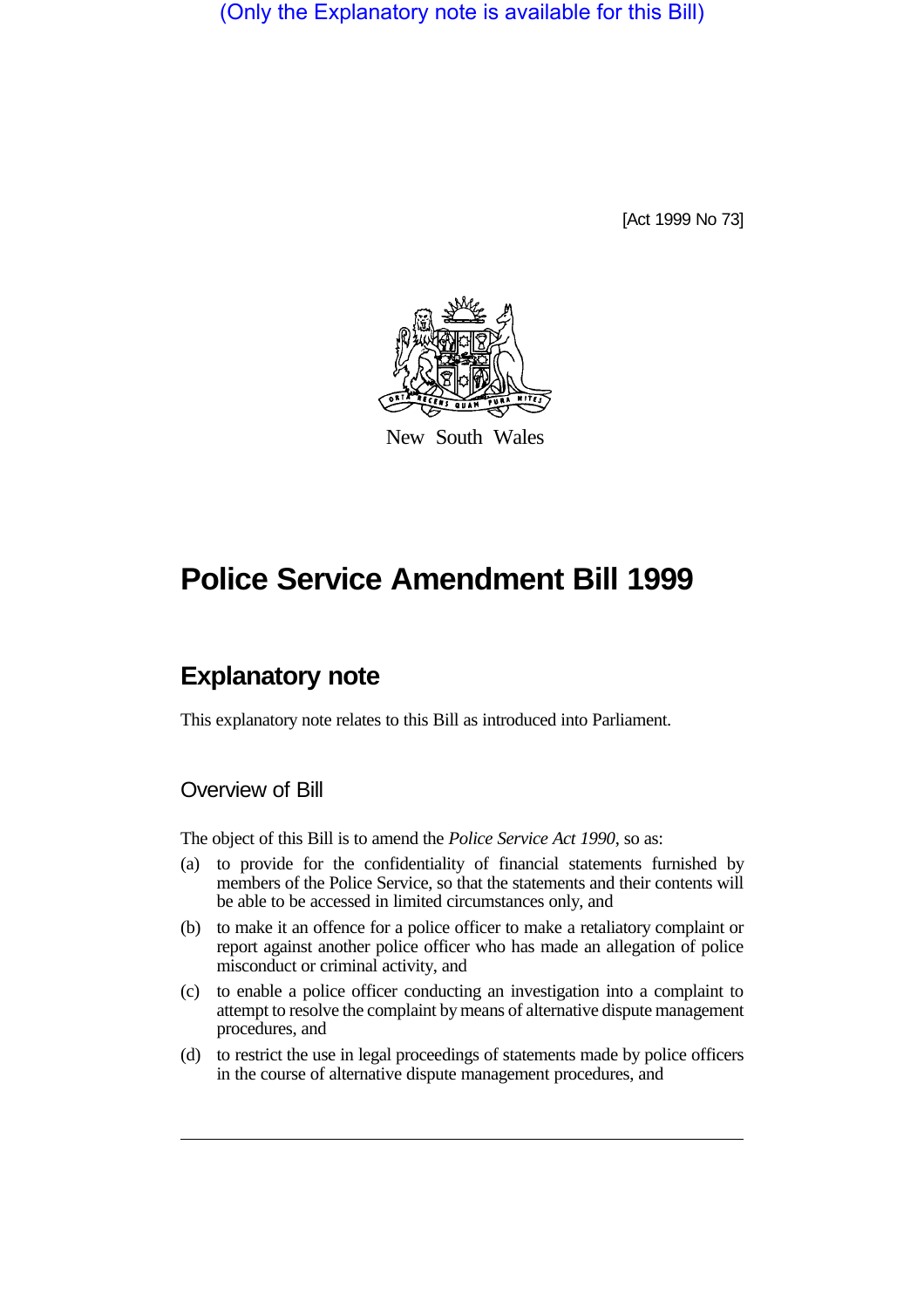Police Service Amendment Bill 1999 [Act 1999 No 73]

Explanatory note

- (e) to enable long-term temporary employees in the Police Service to be appointed to permanent positions in the Police Service as administrative officers, and
- (f) to protect police insignia from unauthorised manufacture, sale or use, and
- (g) to make it an offence for any person to disclose information concerning the functions of the former Police Board that the person has acquired in the course of exercising official functions, except in circumstances authorised by or under the amended Act, and
- (h) to omit an obsolete provision relating to appointment to non-executive positions in the Police Service.

## Outline of provisions

**Clause 1** sets out the name (also called the short title) of the proposed Act.

**Clause 2** provides for the commencement of the proposed Act on a day or days to be appointed by proclamation.

**Clause 3** is a formal provision giving effect to the amendments to the *Police Service Act 1990* set out in Schedule 1.

**Schedule 1 [1]** gives effect to paragraph (h) of the Overview above. It omits section 81 (4), which provides for the appointment of persons to non-executive positions in the Police Service, without advertisement, where they have passed competitive examinations prescribed by the regulations. No such examinations are prescribed.

**Schedule 1 [2]** gives effect to paragraph (e) of the Overview above. It inserts section 91A, which is in similar terms to provisions (section 38A) of the *Public Sector Management Act 1988*.

**Schedule 1 [3]** gives effect to paragraph (a) of the Overview above. It inserts section 97A, which protects financial statements and associated information from being required to be produced.

**Schedule 1 [4]** gives effect to paragraph (c) of the Overview above. It inserts section 148A, which enables a police officer conducting an investigation into a complaint to attempt to resolve the complaint by means of alternative dispute management procedures.